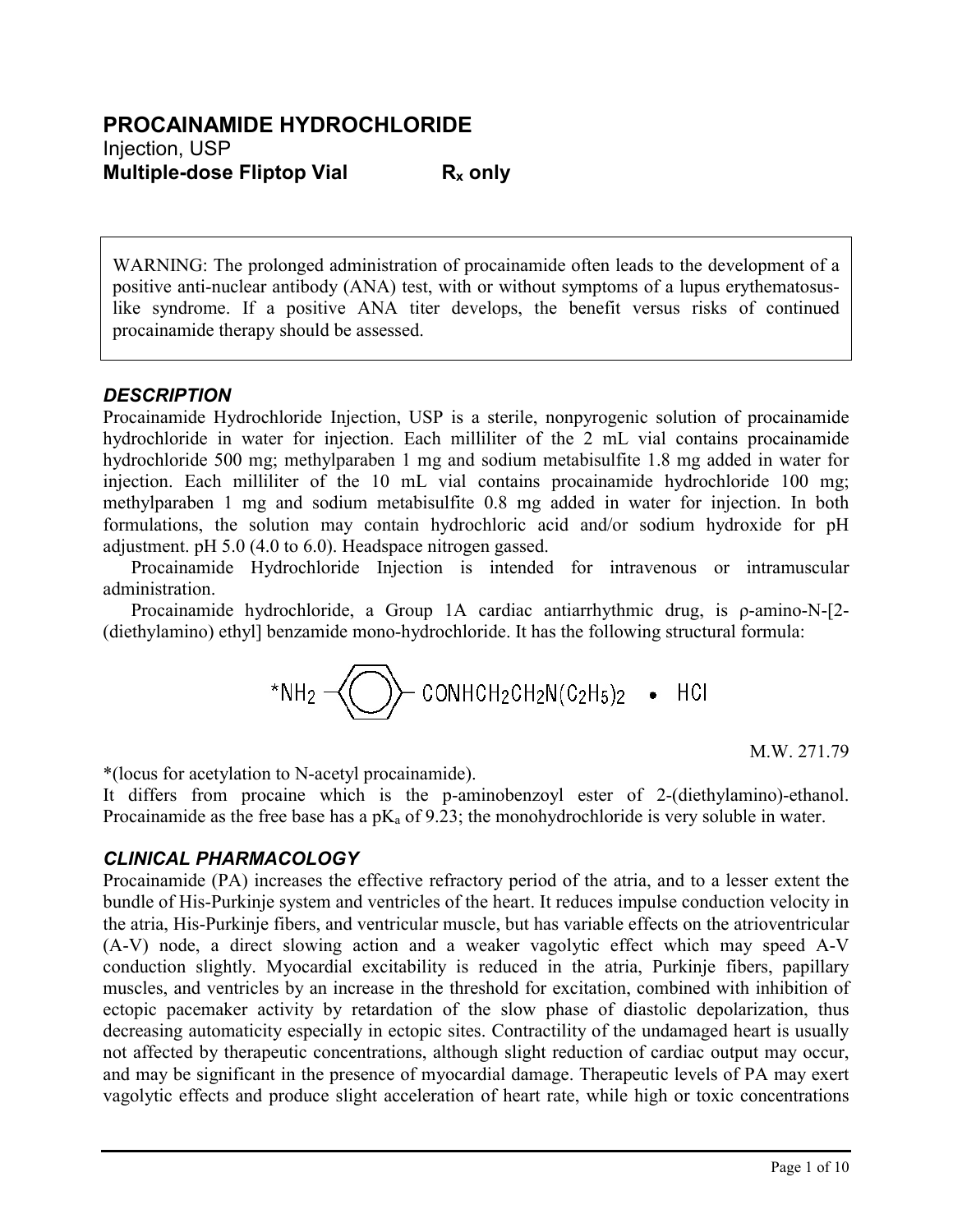may prolong A-V conduction time or induce A-V block, or even cause abnormal automaticity and spontaneous firing by unknown mechanisms.

The electrocardiogram may reflect these effects by showing slight sinus tachycardia (due to the anticholinergic action) and widened QRS complexes and, less regularly, prolonged Q-T and P-R intervals (due to longer systole and slower conduction), as well as some decrease in QRS and T wave amplitude. These direct effects of PA on electrical activity, conduction, responsiveness, excitability and automaticity are characteristic of a Group 1A antiarrhythmic agent, the prototype for which is quinidine; PA effects are very similar. However, PA has weaker vagal blocking action than does quinidine, does not induce alpha-adrenergic blockade, and is less depressing to cardiac contractility.

Following intramuscular injection, procainamide is rapidly absorbed into the bloodstream, and plasma levels peak in 15 to 60 minutes, considerably faster than orally administered procainamide hydrochloride tablets or capsules which produce peak plasma levels in 90 to 120 minutes. Intravenous administration of Procainamide Hydrochloride Injection can produce therapeutic procainamide levels within minutes after infusion is started. About 15 to 20 percent of PA is reversibly bound to plasma proteins, and considerable amounts are more slowly and reversibly bound to tissues of the heart, liver, lung, and kidney. The apparent volume of distribution eventually reaches about 2 liters per kilogram body weight with a half-time of approximately five minutes. While PA has been shown in the dog to cross the blood-brain barrier, it did not concentrate in the brain at levels higher than in plasma. It is not known if PA crosses the placenta. Plasma esterases are far less active in hydrolysis of PA than of procaine. The half-time for elimination of PA is three to four hours in patients with normal renal function, but reduced creatinine clearance and advancing age each prolong the half-time of elimination of PA.

A significant fraction of the circulating PA may be metabolized in hepatocytes to N-acetylprocainamide (NAPA), ranging from 16 to 21 percent of an administered dose in "slow acetylators" to 24 to 33 percent in "fast-acetylators". Since NAPA also has significant antiarrhythmic activity and somewhat slower renal clearance than PA, both hepatic acetylation rate capability and renal function, as well as age, have significant effects on the effective biologic halftime of therapeutic action of administered PA and the NAPA derivative. Trace amounts may be excreted in the urine as free and conjugated ρ-aminobenzoic acid, 30 to 60 percent as unchanged PA, and 6 to 52 percent as the NAPA derivative. Both PA and NAPA are eliminated by active tubular secretion as well as by glomerular filtration. Action of PA on the central nervous system is not prominent, but high plasma concentrations may cause tremors. While therapeutic plasma levels for PA have been reported to be 3 to 10 mcg/mL certain patients such as those with sustained ventricular tachycardia, may need higher levels for adequate control. This may justify the increased risk of toxicity (see *OVERDOSAGE*). Where programmed ventricular stimulation has been used to evaluate efficacy of PA in preventing recurrent ventricular tachyarrhythmias, higher plasma levels (mean, 13.6 mcg/mL) of PA were found necessary for adequate control.

## *INDICATIONS AND USAGE*

Procainamide hydrochloride injection is indicated for the treatment of documented ventricular arrhythmias, such as sustained ventricular tachycardia, that, in the judgement of the physician, are life-threatening. Because of the proarrhythmic effects of procainamide, its use with lesser arrhythmias is generally not recommended. Treatment of patients with asymptomatic ventricular premature contractions should be avoided.

Initiation of procainamide treatment, as with other antiarrhythmic agents used to treat life-threatening arrhythmias, should be carried out in the hospital.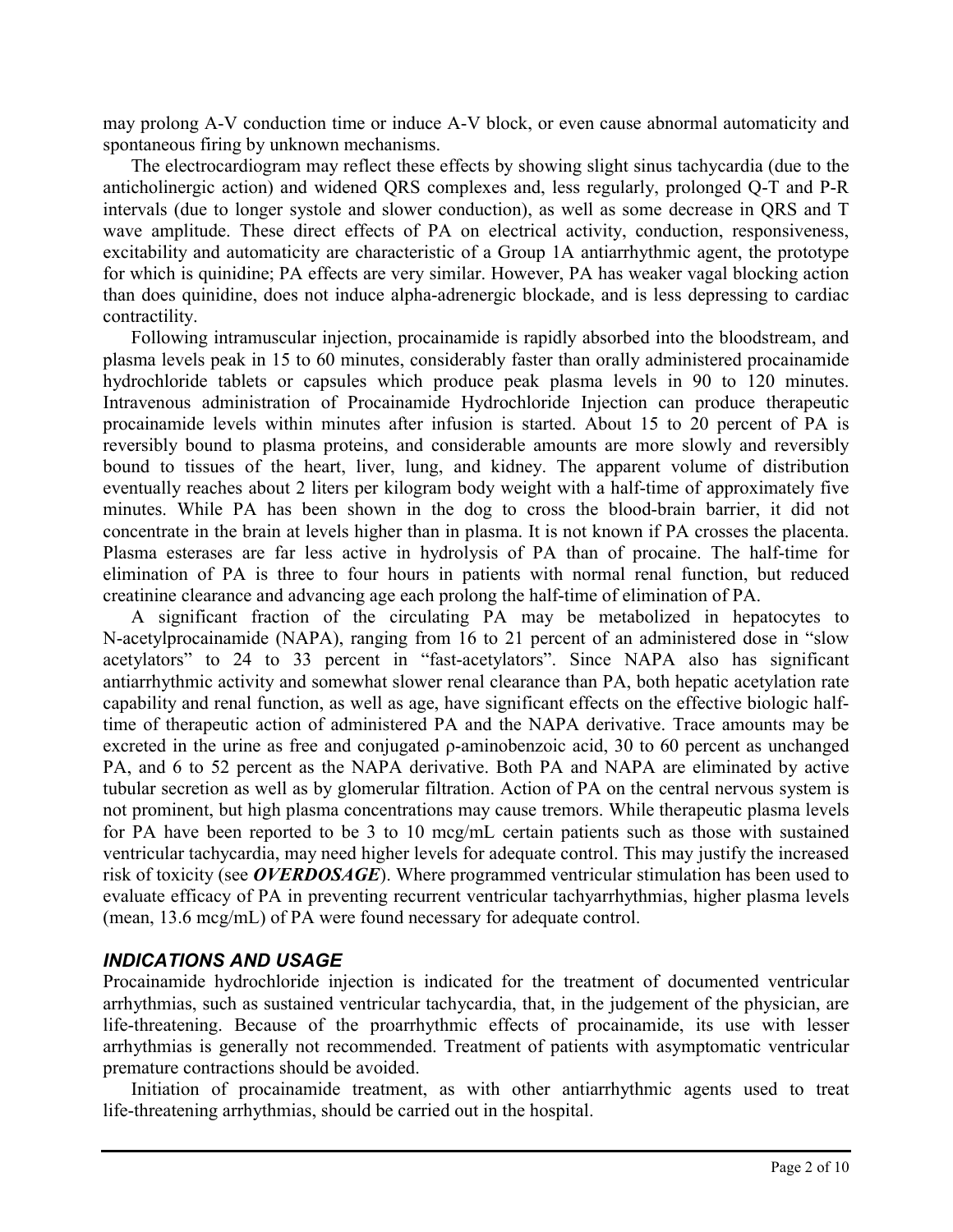Antiarrhythmic drugs have not been shown to enhance survival in patients with ventricular arrhythmias.

Because procainamide has the potential to produce serious hematological disorders (0.5 percent) particularly leukopenia or agranulocytosis (sometimes fatal), its use should be reserved for patients in whom, in the opinion of the physician, the benefits of treatment clearly outweigh the risks. (see *WARNINGS* and Boxed Warning.)

# *CONTRAINDICATIONS*

**Complete Heart Block:** Procainamide should not be administered to patients with complete heart block because of its effects in suppressing nodal or ventricular pacemakers and the hazard of asystole. It may be difficult to recognize complete heart block in patients with ventricular tachycardia, but if significant slowing of ventricular rate occurs during PA treatment without evidence of A-V conduction appearing, PA should be stopped. In cases of second degree A-V block or various types of hemiblock, PA should be avoided or discontinued because of the possibility of increased severity of block, unless the ventricular rate is controlled by an electrical pacemaker.

**Idiosyncratic Hypersensitivity:** In patients sensitive to procaine or other ester-type local anesthetics, cross sensitivity to PA is unlikely. However, it should be borne in mind, and PA should not be used if it produces acute allergic dermatitis, asthma, or anaphylactic symptoms.

**Lupus Erythematosus:** An established diagnosis of systemic lupus erythematosus is a contraindication to PA therapy, since aggravation of symptoms is highly likely.

**Torsades de Pointes:** In the unusual ventricular arrhythmia called "les torsades de pointes" (twistings of the points), characterized by alternation of one or more ventricular premature beats in the directions of the QRS complexes on ECG in persons with prolonged Q-T and often enhanced U waves, Group 1A antiarrhythmic drugs are contraindicated. Administration of PA in such cases may aggravate this special type of ventricular extrasystole or tachycardia instead of suppressing it.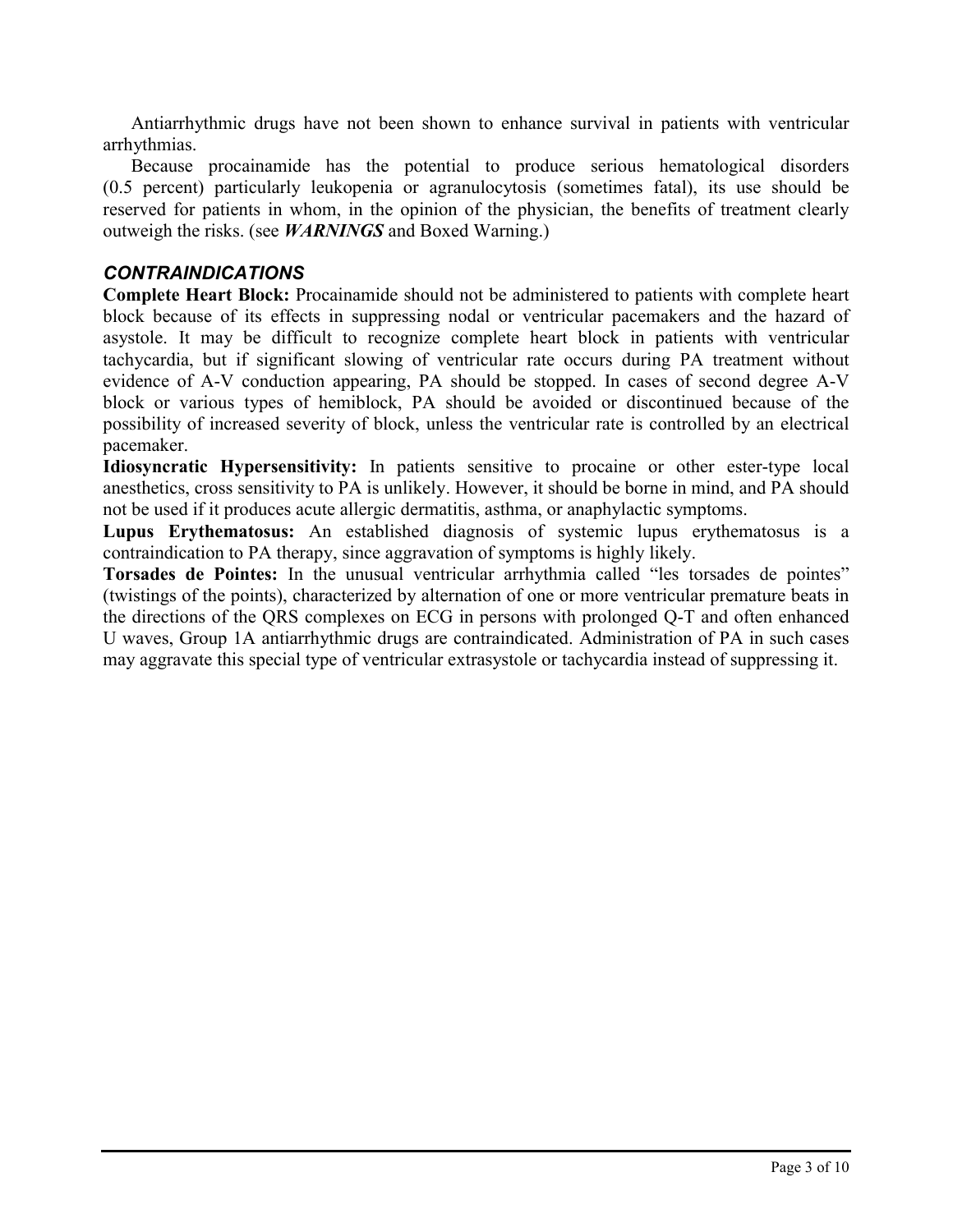## **Mortality:**

**In the National Heart, Lung and Blood Institute's Cardiac Arrhythmia Suppression Trial (CAST), a long-term, multicentered, randomized, double-blind study in patients with asymptomatic non-life-threatening ventricular arrhythmias who had a myocardial infarction more than six days but less than two years previously, an excessive mortality or non-fatal cardiac arrest rate (7.7%) was seen in patients treated with encainide or flecainide compared with that seen in patients assigned to matched placebo-treated group (3.0%). The average duration of treatment with encainide or flecainide in this study was ten months.**

**The applicability of the CAST results to other populations (e.g., those without recent myocardial infarctions) is uncertain. Considering the known proarrhythmic properties of procainamide and the lack of evidence of improved survival for any antiarrhythmic drug in patients without life-threatening arrhythmias, the use of procainamide as well as other antiarrhythmic agents should be reserved for patients with life-threatening ventricular arrhythmias.**

**Blood Dyscrasias:** Agranulocytosis, bone marrow depression, neutropenia, hypoplastic anemia and thrombocytopenia in patients receiving procainamide hydrochloride have been reported at a rate of approximately 0.5%. Most of these patients received procainamide within the recommended dosage range. Fatalities have occurred (with approximately 20–25 percent mortality in reported cases of agranulocytosis). Since most of these events have been noted during the first 12 weeks of therapy, it is recommended that complete blood counts including white cell, differential and platelet counts be performed at weekly intervals for the first three months of therapy, and periodically thereafter. Complete blood counts should be performed promptly if the patient develops any signs of infection (such as fever, chills, sore throat or stomatitis), bruising or bleeding. If any of these hematologic disorders are identified, procainamide therapy should be discontinued. Blood counts usually return to normal within one month of discontinuation. Caution should be used in patients with pre-existing marrow failure or cytopenia of any type. (See *ADVERSE REACTIONS*).

## **Digitalis Intoxication**

Caution should be exercised in the use of procainamide in arrhythmias associated with digitalis intoxication. Procainamide can suppress digitalis-induced arrhythmias; however, if there is concomitant marked disturbance of atrioventricular conduction, additional depression of conduction and ventricular asystole or fibrillation may result. Therefore, use of procainamide should be considered only if discontinuation of digitalis, and therapy with potassium, lidocaine, or phenytoin are ineffective.

## **First Degree Heart Block**

Caution should be exercised also if the patient exhibits or develops first degree heart block while taking PA, and dosage reduction is advised in such cases. If the block persists despite dosage reduction, continuation of PA administration must be evaluated on the basis of current benefit versus risk of increased heart block.

## **Predigitalization for Atrial Flutter or Fibrillation**

Patients with atrial flutter or fibrillation should be cardioverted or digitalized prior to PA administration to avoid enhancement of A-V conduction which may result in ventricular rate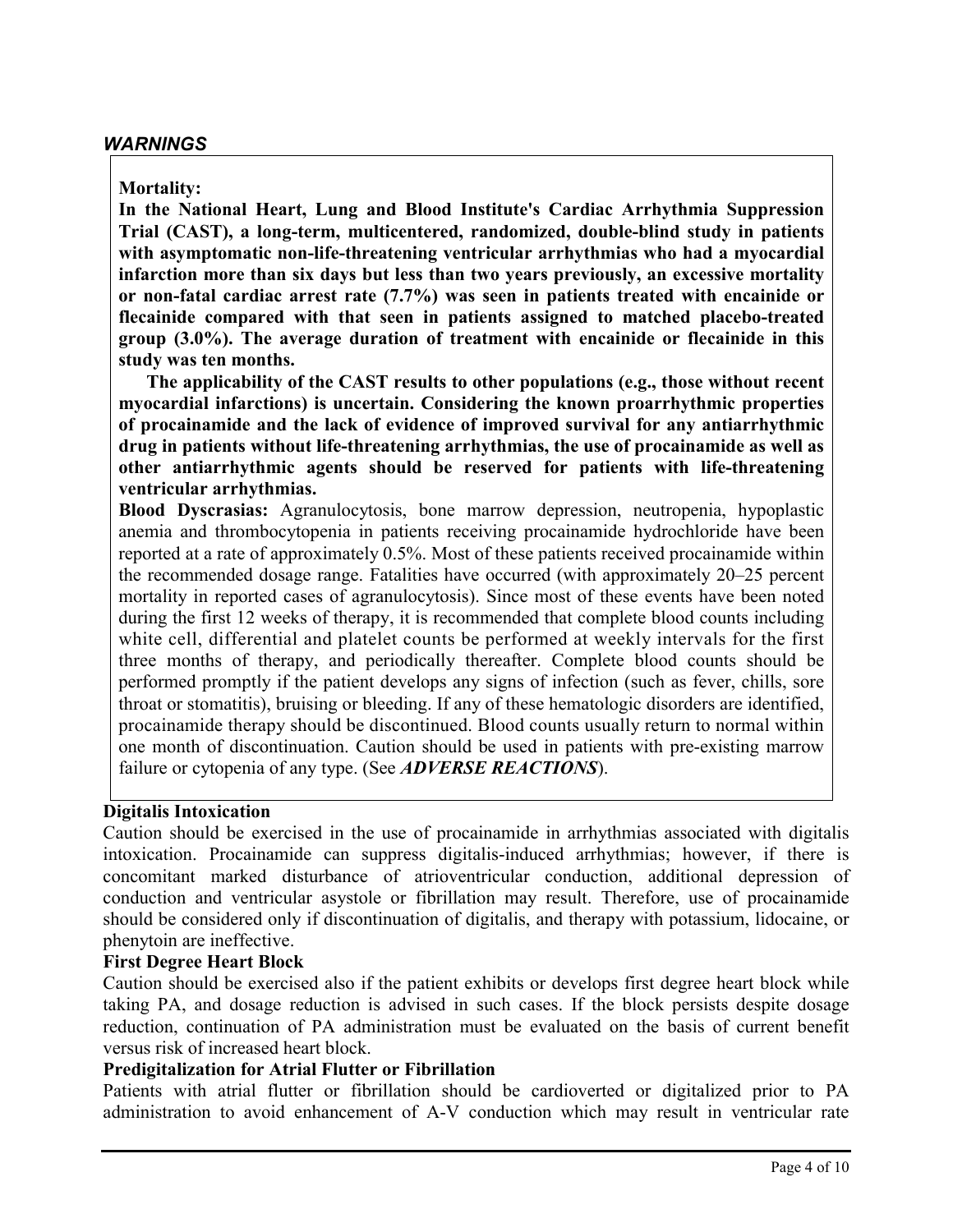acceleration beyond tolerable limits. Adequate digitalization reduces but does not eliminate the possibility of sudden increase in ventricular rate as the atrial rate is slowed by PA in these arrhythmias.

## **Congestive Heart Failure**

For patients in congestive heart failure, and those with acute ischemic heart disease or cardiomyopathy, caution should be used in PA therapy, since even slight depression of myocardial contractility may further reduce cardiac output of the damaged heart.

## **Concurrent Other Antiarrhythmic Agents**

Concurrent use of PA with other Group 1A antiarrhythmic agents such as quinidine or disopyramide may produce enhanced prolongation of conduction or depression of contractility and hypotension, especially in patients with cardiac decompensation. Such use should be reserved for patients with serious arrhythmias unresponsive to a single drug and employed only if close observation is possible.

## **Renal Insufficiency**

Renal insufficiency may lead to accumulation of high plasma levels from conventional doses of PA, with effects similar to those of overdosage (see *OVERDOSAGE*), unless dosage is adjusted for the individual patient.

## **Myasthenia Gravis**

Patients with myasthenia gravis may show worsening of symptoms from PA due to its procainelike effect on diminishing acetylcholine release at skeletal muscle motor nerve endings, so that PA administration may be hazardous without optimal adjustment of anticholinesterase medications and other precautions.

## **Sulfite Sensitivity**

Procainamide Hydrochloride Injection contains sodium metabisulfite, a sulfite that may cause allergic-type reactions including anaphylactic symptoms and life-threatening or less severe asthmatic episodes in certain susceptible people. The overall prevalence of sulfite sensitivity in the general population is unknown and probably low. Sulfite sensitivity is seen more frequently in asthmatic than in nonasthmatic people.

## *PRECAUTIONS*

## **Blood-Pressure and ECG Monitoring**

Blood pressure should be monitored with the patient supine during parenteral, especially intravenous, administration of PA (see *DOSAGE AND ADMINISTRATION*). There is a possibility that relatively high although transient plasma levels of PA may be attained and cause hypotension before the PA can be distributed from the plasma volume to its full apparent volume of distribution which is approximately 50 times greater. Therefore, caution should be exercised to avoid overly rapid administration of PA. If the blood pressure falls 15 mm Hg or more, PA administration should be temporarily discontinued. Electrocardiographic (ECG) monitoring is advisable as well, both for observation of the progress and response of the arrhythmia under treatment, and for early detection of any tendency to excessive widening of the QRS complex, prolongation of the P-R interval, or any signs of heart block (see *OVERDOSAGE*). Parenteral therapy with PA should be limited to use in hospitals in which monitoring and intensive supportive care are available, or to emergency situations in which equivalent observation and treatment can be provided.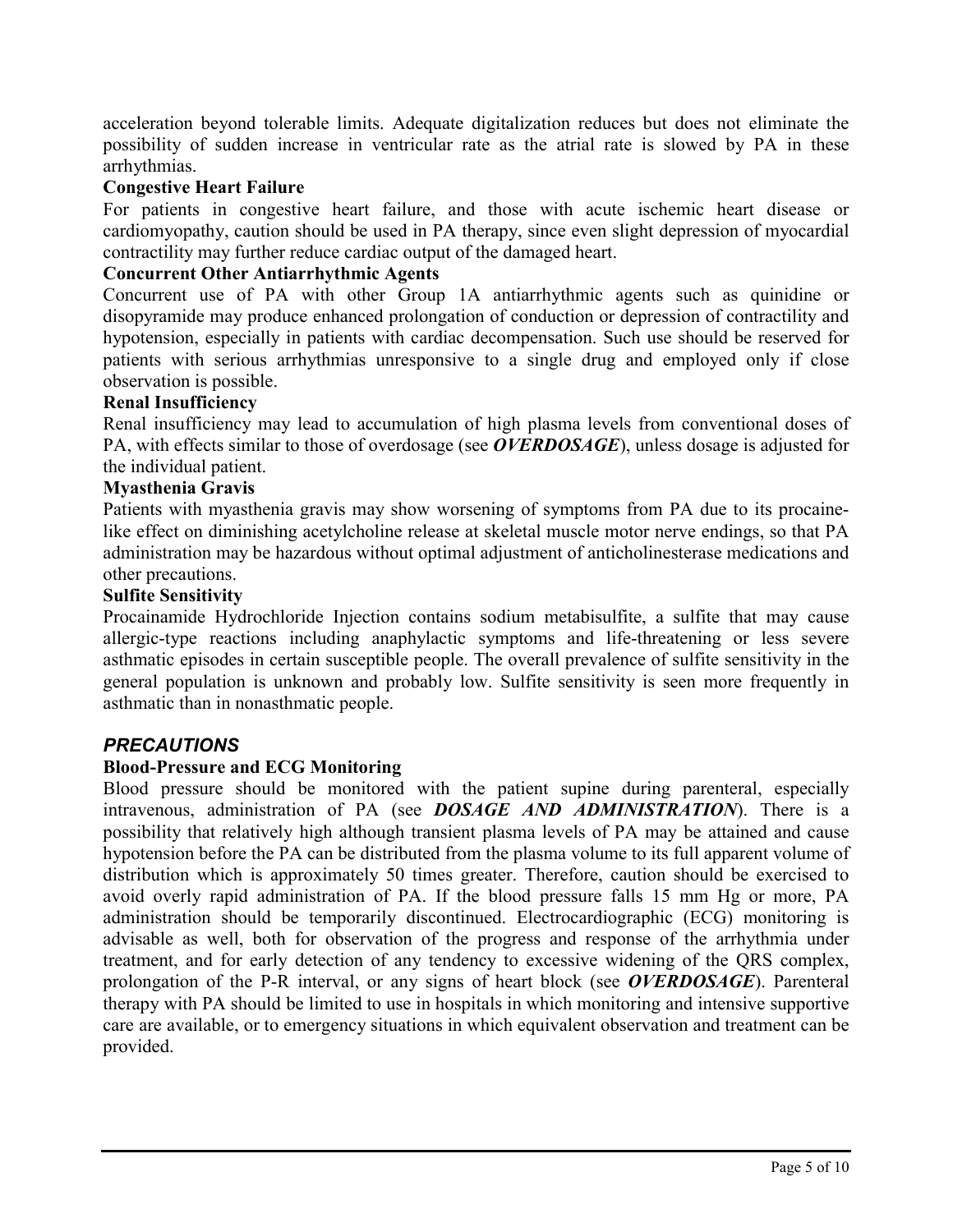## **General**

Immediately after initiation of PA therapy, patients should be closely observed for possible hypersensitivity reactions. In conversion of atrial fibrillation to normal sinus rhythm by any means, dislodgement of mural thrombi may lead to embolization, which should be kept in mind.

After achieving and maintaining therapeutic plasma concentrations and satisfactory electrocardiographic and clinical responses, continued frequent periodic monitoring of vital signs and electrocardiograms is advised. If evidence of QRS widening of more than 25 percent or marked prolongation of the Q-T interval occurs, concern for overdosage is appropriate, and interruption of the PA infusion is advisable if a 50 percent increase occurs. Elevated serum creatinine or urea nitrogen, reduced creatinine clearance or history of renal insufficiency, as well as use in older patients (over age 50), provide grounds to anticipate that less than the usual dosage or infusion rate may suffice, since the urinary elimination of PA and NAPA may be reduced, leading to gradual accumulation beyond normally-predicted amounts. If facilities are available for measurement of plasma PA and NAPA, or acetylation capability, individual dose adjustment for optimal therapeutic levels may be easier, but close observation of clinical effectiveness is the most important criterion.

#### **Information for Patients**

The patient should be encouraged to disclose any past history of drug sensitivity, especially to procaine or other local anesthetic agents, or aspirin, and to report any history of kidney disease, congestive heart failure, myasthenia gravis, liver disease, or lupus erythematosus.

The patient should be counseled to report any symptoms of arthralgia, myalgia, fever, chills, skin rash, easy bruising, sore throat or sore mouth, infections, dark urine or icterus, wheezing, muscular weakness, chest or abdominal pain, palpitations, nausea, vomiting, anorexia, diarrhea, hallucinations, dizziness, or depression.

#### **Laboratory Tests**

Laboratory tests such as complete blood count (CBC), electrocardiogram and serum creatinine or urea nitrogen may be indicated depending on the clinical situation, and periodic rechecking of the CBC and ANA may be helpful in early detection of untoward reactions.

## **Drug Interactions**

If other antiarrhythmic drugs are being used, additive effects on the heart may occur with PA administration, and dosage reduction may be necessary (see *WARNINGS*).

Anticholinergic drugs administered concurrently with PA may produce additive antivagal effects on A-V nodal conduction, although this is not as well documented for PA as for quinidine.

Patients taking PA who require neuromuscular blocking agents such as succinylcholine may require less than usual doses of the latter, due to PA effects on reducing acetylcholine release.

## **Drug/Laboratory Test Interactions**

Suprapharmacologic concentrations of lidocaine and meprobamate may inhibit fluorescence of PA and NAPA, and propranolol shows a native fluorescence close to the PA/NAPA peak wavelengths, so that tests which depend on fluorescence measurement may be affected.

#### **Carcinogenesis, Mutagenesis, Impairment of Fertility**

Long-term studies in animals have not been performed.

## **Teratogenic Effects**

Animal reproduction studies have not been conducted with PA. It also is not known whether PA can cause fetal harm when administered to a pregnant woman or can affect reproduction capacity. PA should be given to a pregnant woman only if clearly needed.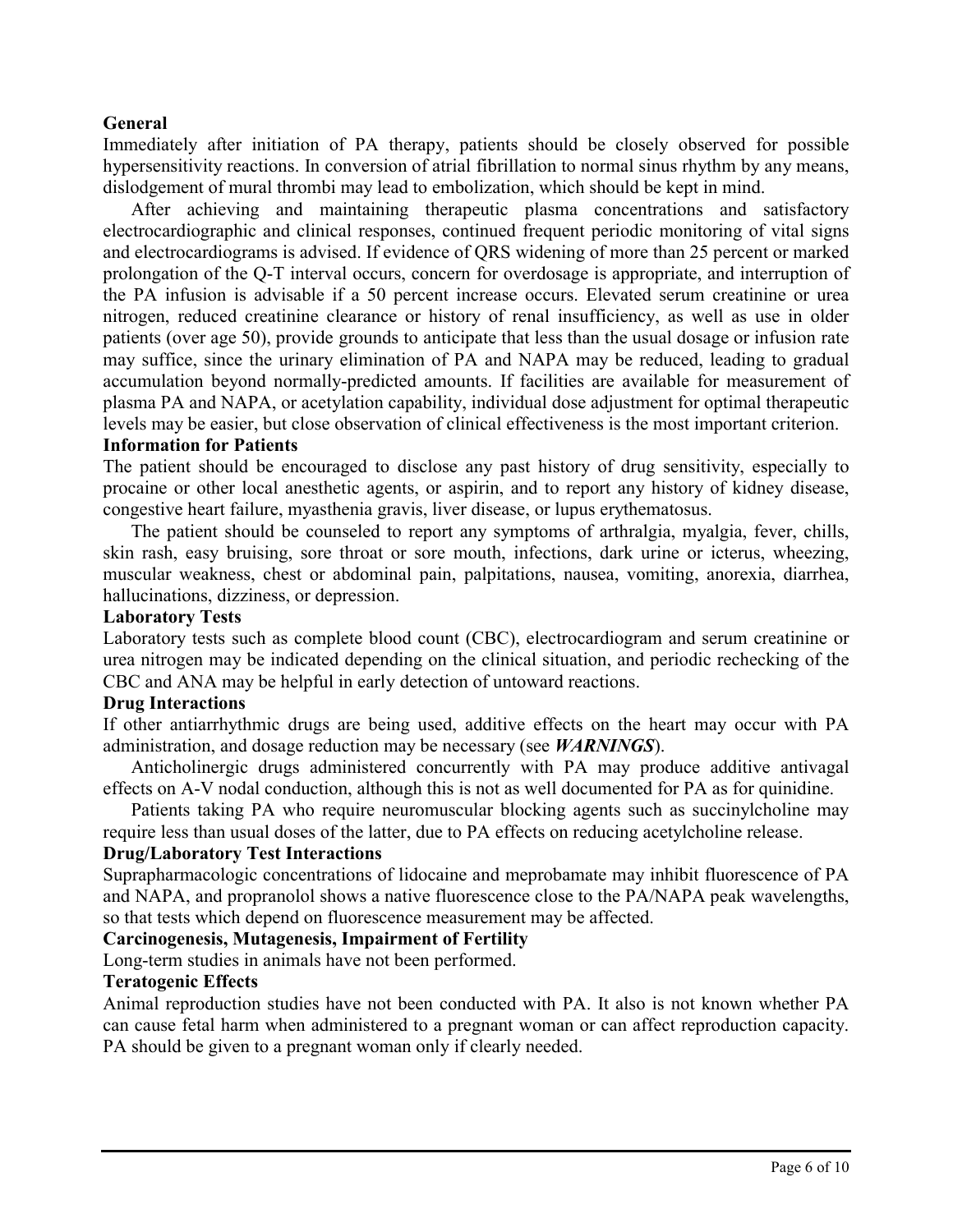## **Nursing Mothers**

Both PA and NAPA are excreted in human milk, absorbed by the nursing infant. Because of the potential for serious adverse reactions in nursing infants, a decision to discontinue nursing or the drug should be made, taking into account the importance of the drug to the mother.

#### **Pediatric Use**

Safety and effectiveness in pediatric patients have not been established.

## *ADVERSE REACTIONS*

**Cardiovascular System**: Hypotension and serious disturbances of cardiorhythm such as ventricular asystole or fibrillation are more common with intravenous administration of PA than with intramuscular administration. Because PA is a peripheral vasodilator in concentrations higher than the usual therapeutic range, transient high plasma levels which may occur especially during intravenous administration may produce temporary but at times severe lowering of blood pressure (see *OVERDOSAGE* and *PRECAUTIONS*).

**Multisystem:** A lupus erythematosus-like syndrome of arthralgia, pleural or abdominal pain, and sometimes arthritis, pleural effusion, pericarditis, fever, chills, myalgia, and possibly related hematologic or skin lesions (see below) is fairly common after prolonged PA administration, perhaps more often in patients who are slow acetylators (See Boxed Warning and **PRECAUTIONS**). While some series have reported less than 1 in 500, others have reported the syndrome in up to 30 percent of patients on long term oral PA therapy. If discontinuation of PA does not reverse the lupoid symptoms, corticosteroid treatment may be effective.

**Hematologic:** Neutropenia, thrombocytopenia, or hemolytic anemia may rarely be encountered. Agranulocytosis has occurred after repeated use of PA, and deaths have been reported. (See Boxed Warning, *WARNINGS* section.)

**Skin:** Angioneurotic edema, urticaria, pruritus, flushing, and maculopapular rash have also occurred.

**Gastrointestinal System:** Anorexia, nausea, vomiting, abdominal pain, diarrhea or bitter taste may occur in 3 to 4 percent of patients taking oral procainamide.

**Nervous System:** Dizziness or giddiness, weakness, mental depression and psychosis with hallucinations have been reported.

**Elevated Liver Enzymes**: Elevations of transaminase with and without elevations of alkaline phosphatase and bilirubin have been reported. Some patients have had clinical symptoms (e.g., malaise, right upper quadrant pain). Deaths from liver failure have been reported.

## *OVERDOSAGE*

Progressive widening of the QRS complex, prolonged Q-T and P-R intervals, lowering of the R and T waves, as well as increasing A-V block, may be seen with doses which are excessive for a given patient. Increased ventricular extrasystoles, or even ventricular tachycardia or fibrillation may occur. After intravenous administration but seldom after oral therapy, transient high plasma levels of PA may induce hypotension, affecting systolic more than diastolic pressures, especially in hypertensive patients. Such high levels may also produce central nervous depression, tremor, and even respiratory depression.

Plasma levels above 10 mcg/mL are increasingly associated with toxic findings, which are seen occasionally in the 10 to 12 mcg/mL range, more often in the 12 to 15 mcg/mL range, and commonly in patients with plasma levels greater than 15 mcg/mL.

Treatment of overdosage or toxic manifestations includes general supportive measures, close observation, monitoring of vital signs and possibly intravenous pressor agents and mechanical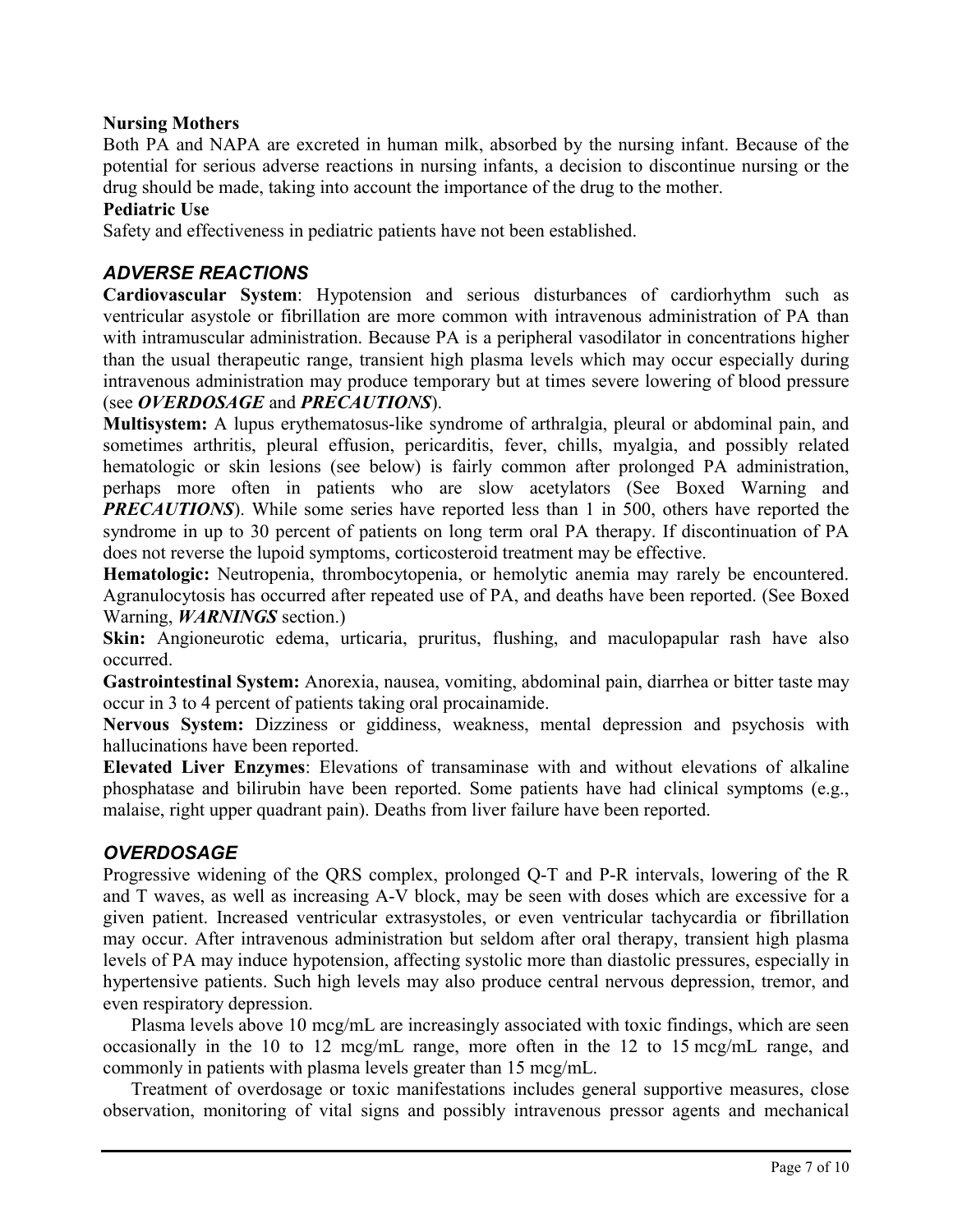cardiorespiratory support. If available, PA and NAPA plasma levels may be helpful in assessing the potential degree of toxicity and response to therapy. Both PA and NAPA are removed from the circulation by hemodialysis but not peritoneal dialysis. No specific antidote for PA is known.

# *DOSAGE AND ADMINISTRATION*

Procainamide Hydrochloride Injection is useful for arrhythmias which require immediate suppression and for maintenance of arrhythmia control. Intravenous therapy allows most rapid control of serious arrhythmias, including those following myocardial infarction; it should be carried out in circumstances where close observation and monitoring of the patient are possible, such as in hospital or emergency facilities. Intramuscular administration is less apt to produce temporary high plasma levels but therapeutic plasma levels are not obtained as rapidly as with intravenous administration. Oral procainamide dosage forms are preferable for less urgent arrhythmias as well as for long-term maintenance after initial parenteral PA therapy.

Intramuscular administration may be used as an alternative to the oral route for patients with less threatening arrhythmias but who are nauseated or vomiting, who are ordered to receive nothing by mouth preoperatively, or who may have malabsorptive problems. An initial daily dose of 50 mg per kg body weight may be estimated. This amount should be divided into fractional doses of one-eighth to one-quarter to be injected intramuscularly every three to six hours until oral therapy is possible. If more than three injections are given, the physician may wish to assess patient factors such as age and renal function (see below), clinical response and, if available, blood levels of PA and NAPA in adjusting further doses for that individual. For treatment of arrhythmias associated with anesthesia or surgical operation, the suggested dose is 100 to 500 mg by intramuscular injection.

Intravenous administration of Procainamide Hydrochloride Injection should be done cautiously to avoid a possible hypotensive response (see *PRECAUTIONS* and *OVERDOSAGE*). Initial arrhythmia control, under ECG monitoring, may usually be accomplished safely within a half-hour by either of the two methods which follows:

- a) Direct injection into a vein or into tubing of an established infusion line should be done slowly at a rate not to exceed 50 mg per minute. It is advisable to dilute either the 100 mg/mL or the 500 mg/mL concentrations of procainamide hydrochloride prior to intravenous injection to facilitate control of dosage rate. Doses of 100 mg may be administered every 5 minutes at this rate until the arrhythmia is suppressed or until 500 mg has been administered, after which it is advisable to wait 10 minutes or longer to allow for more distribution into tissues before resuming.
- b) Alternatively, a loading infusion containing 20 mg of Procainamide Hydrochloride per mL (1 g diluted to 50 mL with 5% Dextrose Injection, USP) may be administered at a constant rate of 1 mL per minute for 25 to 30 minutes to deliver 500 to 600 mg of PA. Some effects may be seen after infusion of the first 100 or 200 mg; it is unusual to require more than 600 mg to achieve satisfactory antiarrhythmic effects.

The maximum advisable dosage to be given either by repeated bolus injections or such loading infusion is 1 g.

To maintain therapeutic levels, a more dilute intravenous infusion at a concentration of 2 mg/mL is convenient (1000 mg procainamide HCl in 500 mL of 5% Dextrose Injection, USP), and may be administered at 1 to 3 mL/minute. If daily total fluid intake must be limited, a 4 mg/mL concentration (1 g of Procainamide Hydrochloride Injection in 250 mL of 5% Dextrose Injection, USP) administered at 0.5 to 1.5 mL/minute will deliver an equivalent 2 to 6 mg per minute. The amount needed in a given patient to maintain the therapeutic level should be assessed principally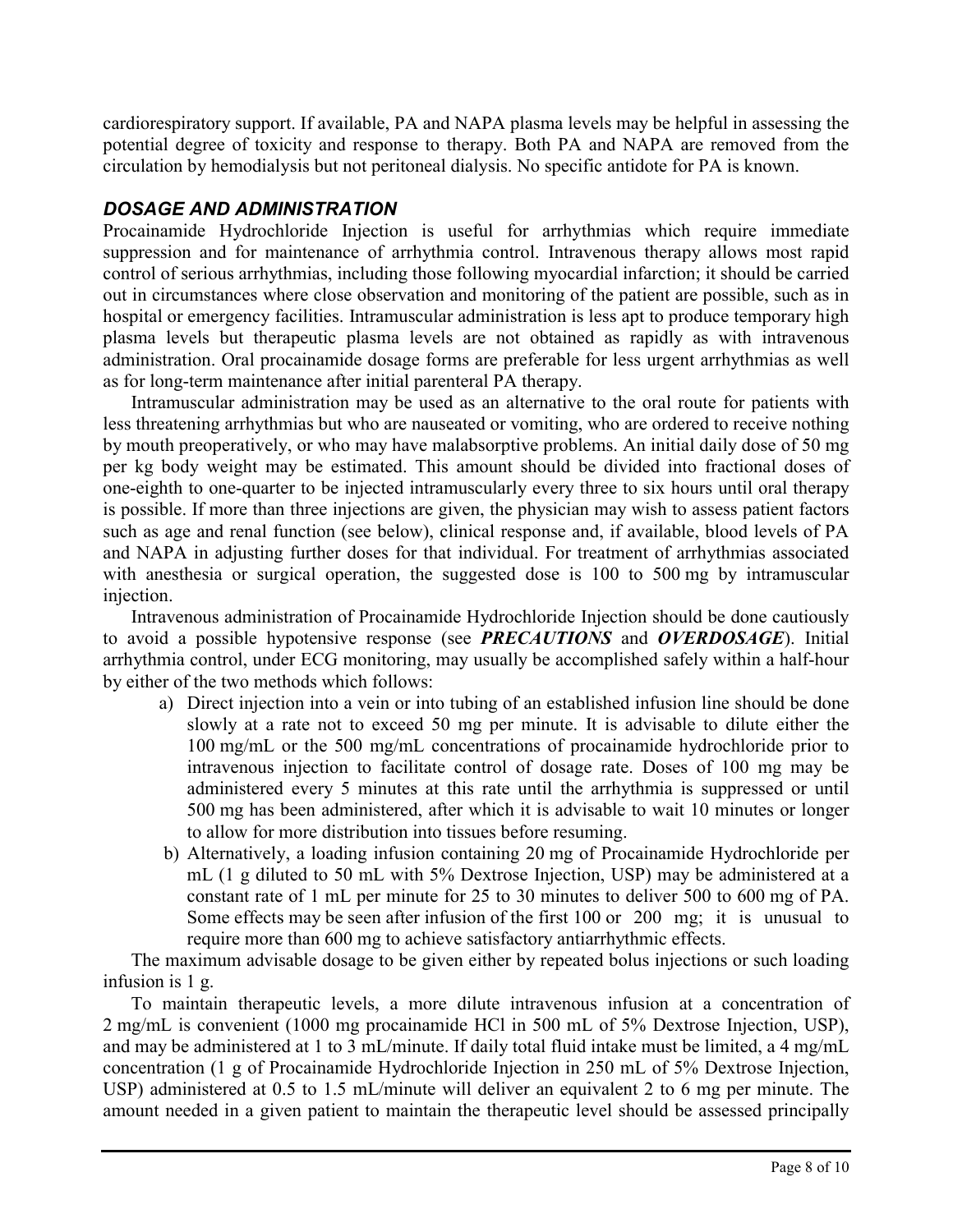from the clinical response, and will depend upon the patient's weight and age, renal elimination, hepatic acetylation rate, and cardiac status, but should be adjusted for each patient based upon close observation. A maintenance infusion rate of 50 mcg/min/kg body weight to a person with a normal renal PA elimination half-time of three hours may be expected to produce a plasma level of approximately 6.5 mcg/mL.

Since the principal route for elimination of PA and NAPA is renal excretion, reduced excretion will prolong the half-life of elimination and lower the dose rate needed to maintain therapeutic levels. Advancing age reduces the renal excretion of PA and NAPA independently of reductions in creatinine clearance; compared to normal young adults, there is approximately 25 percent reduction at age 50 and 50 percent at age 75.

Intravenous therapy should be terminated if persistent conduction disturbances or hypotension develop. As soon as the patient's basic cardiac rhythm appears to be stabilized, oral antiarrhythmic maintenance therapy is preferable, if indicated and possible. A period of about three to four hours (one half-time for renal elimination, ordinarily) should elapse after the last intravenous dose before administering the first dose of Procainamide Hydrochloride tablets or capsules.

| <b>DILUTIONS AND RATES FOR INTRAVENOUS INFUSIONS*</b><br>Procainamide Hydrochloride Injection, USP                         |                         |                            |                                                  |                                                                                                                          |  |
|----------------------------------------------------------------------------------------------------------------------------|-------------------------|----------------------------|--------------------------------------------------|--------------------------------------------------------------------------------------------------------------------------|--|
|                                                                                                                            | Final<br>Concentration  | <b>Infusion</b><br>Volume† | Procainamide<br><b>Hydrochloride To Be Added</b> | Infusion<br>Rate                                                                                                         |  |
| Initial Loading Infusion                                                                                                   | $20 \text{ mg/mL}$      | 50 mL                      | $1000$ mg                                        | 1 mL/min (for up to $25-30$ min*)                                                                                        |  |
| Maintenance Infusion                                                                                                       | $2 \text{ mg/mL}$<br>or | $500$ mL                   | $1000 \text{ mg}$                                | 1 to 3 mL/min                                                                                                            |  |
|                                                                                                                            | $4 \text{ mg/mL}$       | $250 \text{ mL}$           | $1000 \text{ mg}$                                | $0.5$ to 1.5 mL/min                                                                                                      |  |
| The maintenance infusion rates are calculated to deliver 2 to 6 mg per minute, depending on body weight, renal elimination |                         |                            |                                                  |                                                                                                                          |  |
| may be preferred if total infused volume must be limited.                                                                  |                         |                            |                                                  | rate, and steady-state plasma level needed to maintain control of the arrhythmia*. The 4 mg/mL maintenance concentration |  |

†(All infusions should be made up to final volume with 5% Dextrose Injection, USP.)

\*Please see text under *DOSAGE AND ADMINISTRATION* for further details. The flow rate of any intravenous procainamide infusion must be monitored closely to avoid transiently high plasma levels and possible hypotension (see *PRECAUTIONS*).

Parenteral drug products should be examined visually for particulate matter and discoloration (see *HOW SUPPLIED*) prior to administration.

## *HOW SUPPLIED*

Procainamide Hydrochloride Injection, USP is available in multiple-dose 10 mL vials providing 100 mg procainamide hydrochloride per mL and 2 mL vials providing 500 mg procainamide hydrochloride per mL.